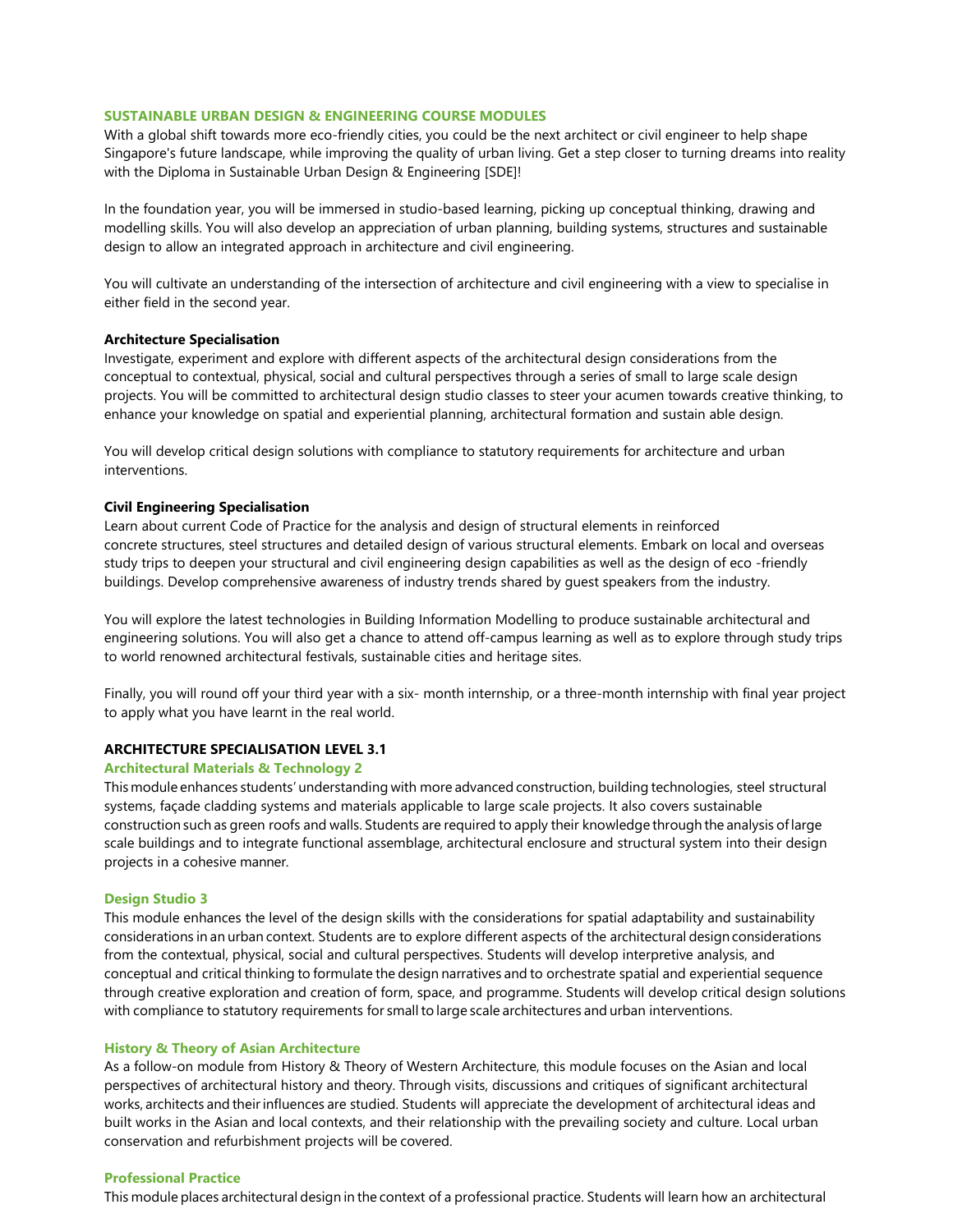practice is organised, the roles and responsibilities ofarchitects, andtheirrelationships with the other consultants and professionals of a building project team. The module will provide students the knowledge of the regulatory and discretionary building codes and standards that any architectural design in Singapore must conform to and correspondingly, the standard procedures for project application to the relevant authorities. Students are to apply relevant guidelines to their design projects.

# **LEVEL 3.2**

#### **3-Month Internship**

The module provides students with the opportunity to gain experience and apply the knowledge and skills learnt in a working environment relevant to the course. Students will enhance their abilities in problem solving, communication and interpersonal skills in the module. The internship may be conducted locally or overseas. Students are required to submit weekly reports, interim and final reports, and present the internship experiences in an oral presentation at the end of the internship.

### **Design Studio 4**

In this final-year project, students will develop architectural design projects from inception to completion in a succinct manner. Through the study of architectural precedents and site analysis, students' design proposals should demonstrate a keen understanding of context, environment and spatial programming as well as sensitivity to materials techniques and skills to bring out the essence of their design through the use of various representational media to communicate design ideas effectively. The meaning of a space in relation to its function and human activities is also demonstrated against social and cultural aspects.

## **Project Management**

This module covers the principles of project management at various stages of a building and construction project. Elements of contract administration, quality management, coordination, engineeringeconomics andfinancewillbe taught.

### **CIVIL ENGINEERING SPECIALISATION**

**LEVEL 3.1**

## **Project Management**

This module introduces students to the rudiments of modern construction project management. The module covers the principles of Project Management in the construction business at the various stages of planning. Elements of contract administration, construction and engineering economics and finance will be taught.

#### **Soil Mechanics & Foundation Engineering**

Students will study the behaviour of soil under structural loading. The properties of common types of soil, soil compaction, soil permeability, shear strength of soil, earth pressure and stability of slopes are covered in detail. Students will also learn about soil investigation, analysis of soil samples, and shallow and piled foundations to support intended structures.

### **Structural Assessment & Improvement**

This module introduces the requirements of mandatory building inspection under the local Building Control Act. It covers the inspection of existing reinforced concrete structures, concrete defects, structural and non-structural cracks, non-destructive tests and repair works. Students will be given practical sessions in the use of equipment for nondestructive testing of concrete. The module also covers the process of building condition survey in preparation for conservation and refurbishment projects.

## **Structural Design 2**

The topics in this module cover the design concepts of steel structures and detailed design of various structural steel elements based on the provisions of the structural steel design code. Students will also be taught how to prepare structural steel detailing and drawings.

## **Water Reclamation Technology**

The module provides students with the fundamental principles ofwastewater management. Students will be taught the design and operation of recycling technologies applied in water reclamation plants. The module also covers reclaimed water re-uses and applications as well as pumped and piped systems for collection of used water. There is focus on a planning and design approach to integrate the urban water cycle, including wastewater management into urban design.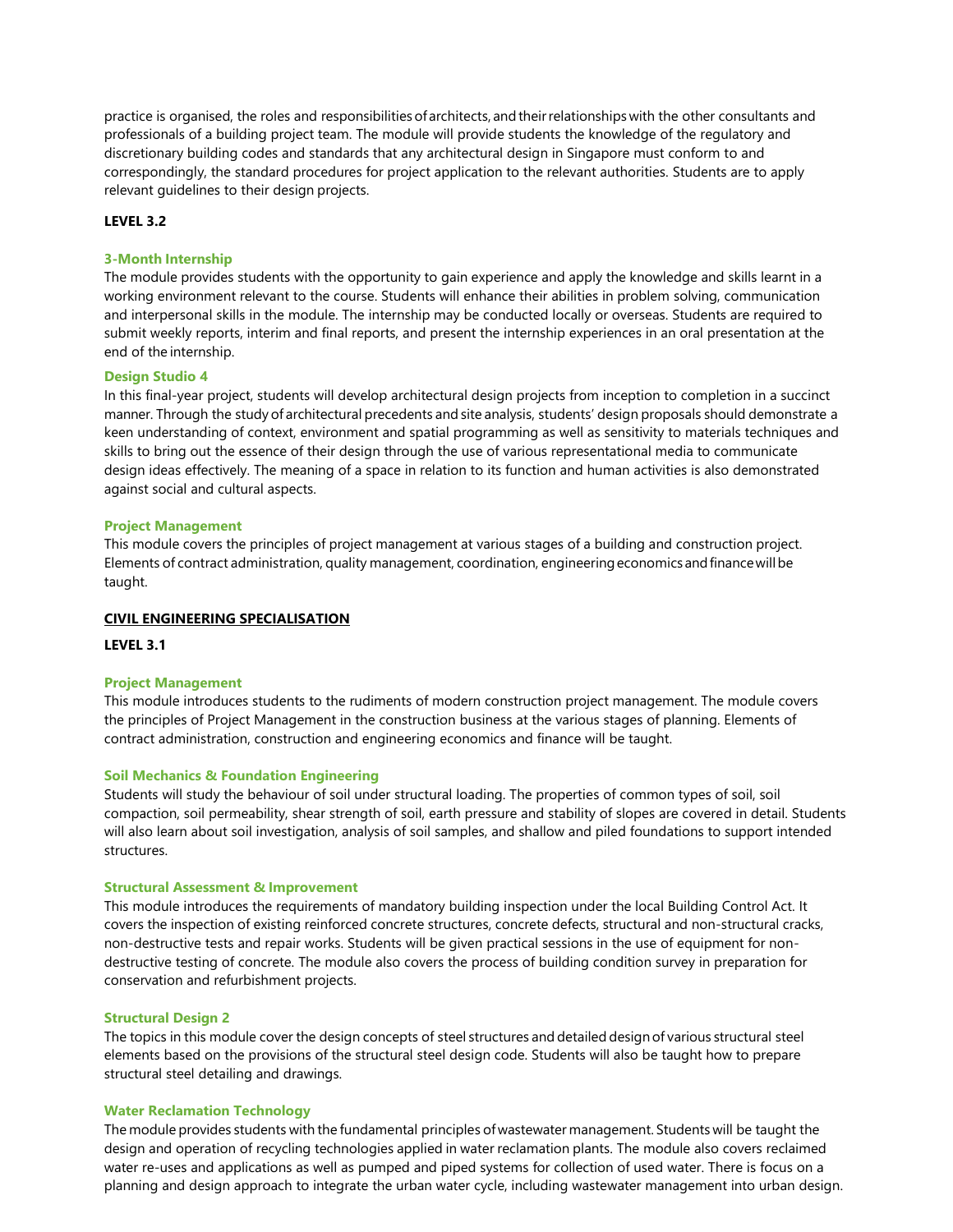# **LEVEL 3.2**

# *OPTION 1*

# **6-Month Internship**

The module provides students the opportunity to gain experience and apply the knowledge and skills learnt in a working environment relevant to the course. Students will enhance their abilities in problem solving, communication and interpersonal skills in the module. The internship may be conducted locally or overseas, depending on the availability of internship companies. Students are required to submit weekly reports, interim and final reports, and presentthe internship experiences in an oral presentation at the end of the internship.

# *OPTION 2*

# **3-Month Internship**

The module provides students with the opportunity to gain experience and apply the knowledge and skills learnt in a working environment relevant to the course. Students will enhance their abilities in problem solving, communication and interpersonal skills in the module. The internship may be conducted locally or overseas. Students are required to submit weekly reports, interim and final reports, and present the internship experiences in an oral presentation at the end of the internship.

# **Final-Year Project**

This module will allow the students to apply and integrate their knowledge and skills learnt in the first five semesters in solving a practical problem or study a given issue related to Civil Engineering. The project may be proposed by industry, staff or students themselves.

# **COURSE CURRICULUM**

| <b>Module Name</b>                        | <b>Credit Units</b> |
|-------------------------------------------|---------------------|
| <b>YEAR 3</b>                             |                     |
| <b>ARCHITECTURE SPECIALISATION</b>        |                     |
| Level 3.1 (23 hours per week)             |                     |
| Architectural Materials & Technology 2    | $\overline{3}$      |
| Design Studio 3                           | 10                  |
| History & Theory of Asian Architecture    | 3                   |
| <b>Professional Practice</b>              | 3                   |
| Interdisciplinary Studies (IS) elective ^ | $\overline{c}$      |
| World Issues: A Singapore Perspective ^   | $\overline{2}$      |
| Level 3.2 (26 hours per week)             |                     |
| 3-Month Internship                        | 12                  |
| Design Studio 4                           | 10                  |
| Project Management                        | $\overline{4}$      |
| <b>CIVIL ENGINEERING SPECIALISATION</b>   |                     |
| Level 3.1 (28 hours per week)             |                     |
| <b>Project Management</b>                 | $\overline{4}$      |
| Soil Mechanics & Foundation Engineering   | 5                   |
| Structural Assessment & Improvement       | $\overline{4}$      |
| <b>Structural Design 2</b>                | 6                   |
| <b>Water Reclamation Technology</b>       | 5                   |
| Interdisciplinary Studies (IS) elective ^ | $\overline{c}$      |
| World Issues: A Singapore Perspective ^   | $\overline{2}$      |
| Level 3.2 (22 hours per week)             |                     |
| 6-Month Internship                        | 22                  |
| <b>OR</b>                                 |                     |
| 3-Month Internship                        | 12                  |
| <b>Final Year Project</b>                 | 10                  |
|                                           |                     |